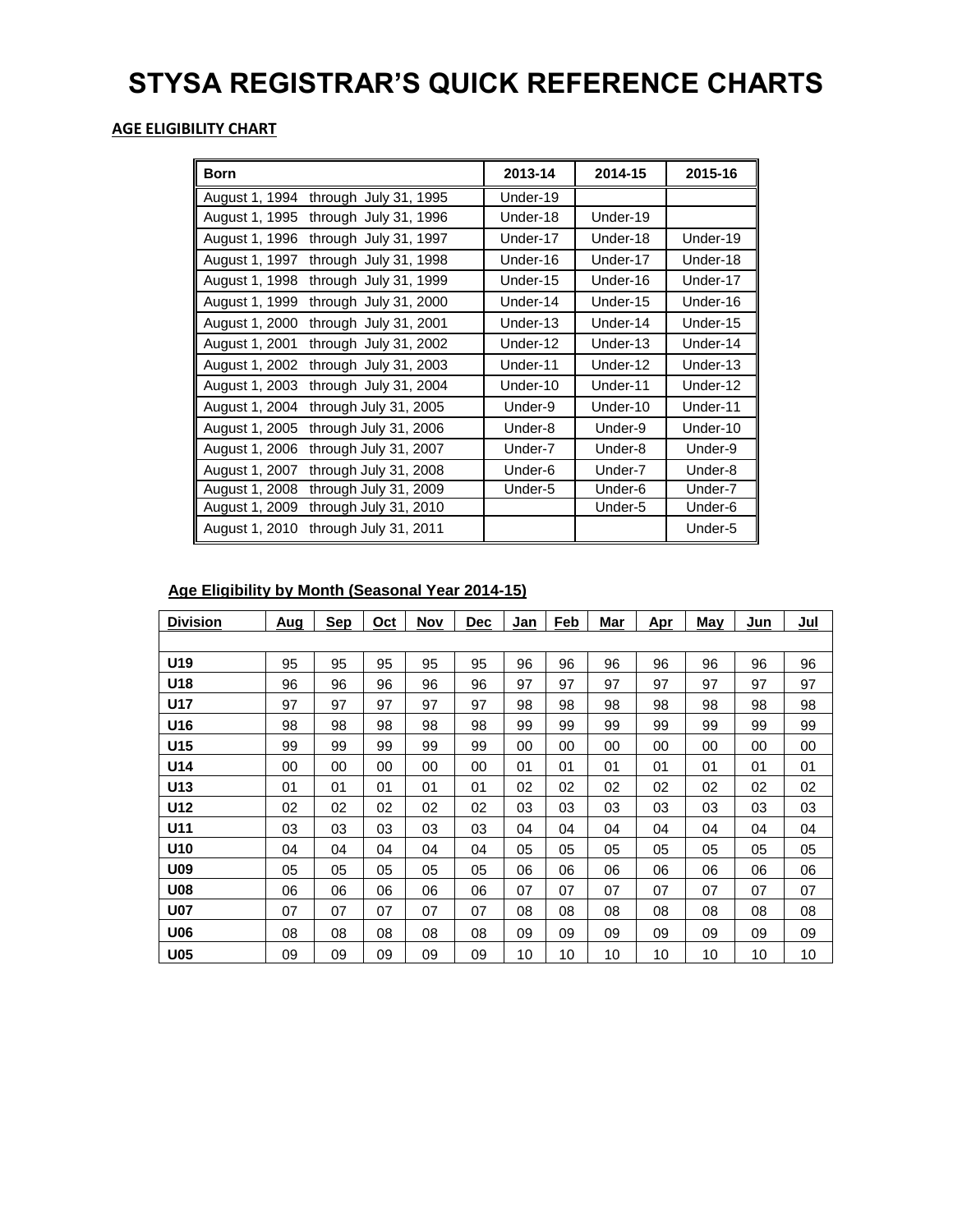#### **TEAM SIZES AND FORMATS**

| <b>Age Group</b>             | Min<br>Roster  | Max<br>Roster | Min on<br>Field | Max<br>on      | Format                 | <b>Division</b>                 | Reference           | <b>Notes</b>                                                    |
|------------------------------|----------------|---------------|-----------------|----------------|------------------------|---------------------------------|---------------------|-----------------------------------------------------------------|
| U16-U19                      | $\overline{7}$ | 22            | $\overline{7}$  | Field<br>11    | 11-aside               | 1,2,52,3                        | Rule 6.1.3.1 (7/09) | 18 in uniform at any<br>game                                    |
| U13-U15                      | $\overline{7}$ | 18            | $\overline{7}$  | 11             | 11-aside               | 1,2,52,3<br>Qualifying<br>(U13) | Rule 6.1.3.1 (7/09) | Also refer to Rule 3.4.2.1<br>for younger competitive<br>player |
|                              |                |               |                 |                |                        |                                 |                     |                                                                 |
| U11/U12                      | 6              | 14            | 6               | 8              | Small-sided<br>8-aside | 1, 2, 3, 52,<br>Qualifying      | Rule 6.2.2 (9/09)   | Also refer to Rule 3.4.2.1<br>for younger competitive<br>player |
|                              |                |               |                 |                |                        |                                 |                     |                                                                 |
| U10/U9                       | 6              | 10            | 4               | 6              | Small sided<br>6v6     | 4, RecPlus                      | Rule 6.3.2.2        |                                                                 |
| U10/U9                       | $\overline{7}$ | 12            | 6               | 8              | 8-aside                | 4, RecPlus                      | Rule 6.3.2.2        |                                                                 |
|                              |                |               |                 |                |                        |                                 |                     |                                                                 |
| <b>U8/U7</b><br>Single Field | $\overline{4}$ | 8             | $\overline{2}$  | 4              | Small sided<br>4v4     | $\overline{4}$                  |                     |                                                                 |
| <b>U8/U7</b><br>Dual Field   | 4              | 12            | 2               | 4              | Small sided<br>4v4     | 4                               |                     |                                                                 |
| <b>U8/U7</b>                 | $\overline{7}$ | 12            | 5               | $\overline{7}$ | 7-aside                | $\overline{4}$                  |                     |                                                                 |
|                              |                |               |                 |                |                        |                                 |                     |                                                                 |
| U6/U5<br>Single Field        | 3              | 6             | 3               | 3              | Small sided<br>3v3     | $\overline{4}$                  | Rule 6.3.4.1-3      |                                                                 |
| U6/U5<br>Dual Field          | 3              | 10            | 3               | 3              | Small sided<br>3v3     | 4                               | Rule 6.3.4.1-3      |                                                                 |
|                              |                |               |                 |                |                        |                                 |                     |                                                                 |
| Soccer Across<br>America     | $\overline{7}$ | 18            |                 |                | Regular                |                                 | Rule 3.13.6         |                                                                 |
|                              | $<$ 7          | $\ast$        |                 |                | Small sided            |                                 |                     | *designated roster size<br>for age group                        |

Team Formation: D1 (Rule 3.3.2.6); S2 (Rule 3.3.2.5); D2 (Rule 3.3.2.4); D3 (Rule 3.3.2.3), D4 (Rule 3.4.2.2); Smallsided (Rule 3.4)

#### **OTHER:**

| <b>USEFUL TEAM CODES</b> |                 |                           |                               |  |  |  |  |  |
|--------------------------|-----------------|---------------------------|-------------------------------|--|--|--|--|--|
| <b>Age Group</b>         | <b>Division</b> | <b>Play Level</b><br>Code | <b>GotSoccer Gender Codes</b> |  |  |  |  |  |
| Under $5 - 10$           | IV              | 4                         |                               |  |  |  |  |  |
| Under 9-10 Rec +         | IV              | P                         |                               |  |  |  |  |  |
| Under $11 - 13$          | Qualifying      | Ω                         |                               |  |  |  |  |  |
| Under $13 - 19$          | S <sub>2</sub>  | S                         | Boys and Coed: B<br>Girls: G  |  |  |  |  |  |
| Under $13 - 19$          | 1               | 1                         |                               |  |  |  |  |  |
| Under $11 - 19$          | Ш               | 3                         |                               |  |  |  |  |  |
|                          | Ш               |                           |                               |  |  |  |  |  |

| <b>GotSoccer Generated Team Number</b>                                                                                                                                                                                  |   |        |  |                               |  |  |  |              |  |             |  |  |  |
|-------------------------------------------------------------------------------------------------------------------------------------------------------------------------------------------------------------------------|---|--------|--|-------------------------------|--|--|--|--------------|--|-------------|--|--|--|
| <b>District</b><br>#                                                                                                                                                                                                    | # | League |  | Club#<br>Play Level<br>Gender |  |  |  | Age<br>Group |  | Team Number |  |  |  |
|                                                                                                                                                                                                                         |   |        |  | 4                             |  |  |  |              |  |             |  |  |  |
| <b>Example:</b> The team above is a Division 3 Under 12 Boys team from the Eastern District of STYSA, Bay Area Youth<br>Association 02, Alvin - Club 14. Each team in the age group should be assigned a unique number. |   |        |  |                               |  |  |  |              |  |             |  |  |  |